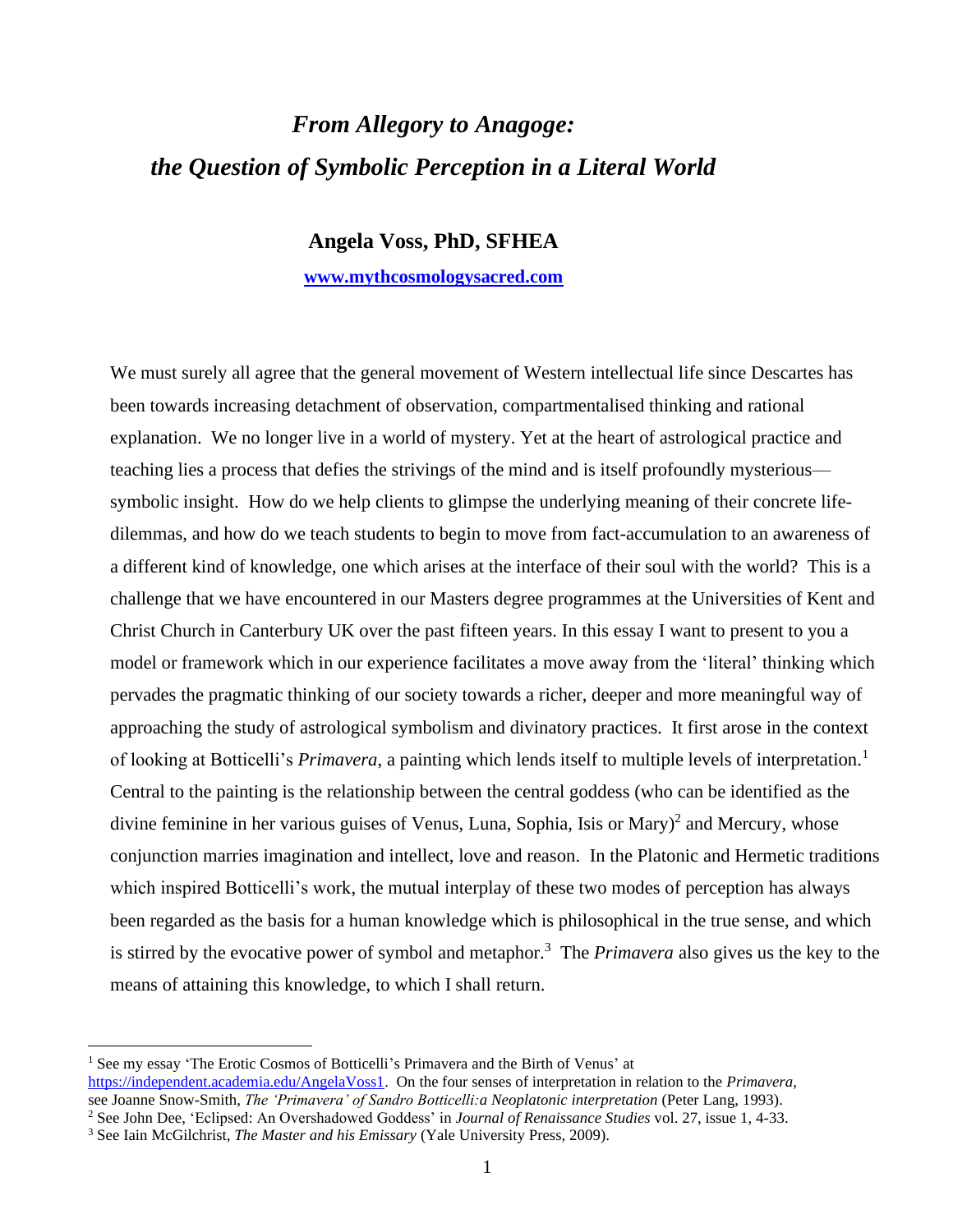In discussing the model of the four senses of interpretation – literal, allegorical, moral and anagogical or mystical – I am locating astrology in a hermeneutic method which enables us to articulate, and enter, the mystery of symbolic perception. This method, explicit in early Christian and Jewish theology and in the poetic theology of Dante, is implicit in Platonism and neoplatonic epistemology. The Platonic image of the cosmos presents a series of ascending spheres from the material earth to the intelligible One; but we are not to take the scheme of this model literally. We are not talking here of a hierarchy of discrete levels where one jumps further and further away from the world to some sort of immutable abstract truth, which is a common criticism of Platonism, but of a process of deepening perception or unfolding consciousness, like the unpeeling of an onion, which gradually moves from the cause-and-effect, 'out there-in here' objectivity of our habitual mode of thinking to an increasing awareness of the unity of subject and object, until the kind of knowledge is reached which can only be described as spiritual in that it fully embraces both inner and outer, or imaginal and material reality in a single act of perception. It is a model which allows something to be revealed as something we have always known but forgotten – an innate knowledge of how we mirror the world, of an inner cosmos as vast and as awesome as the outer one. This kind of knowledge plays little or no part in the programmes of our schools and universities.<sup>4</sup>

So, what does it mean to see behind the literal appearance of things? Let's begin by considering the words of St Augustine and Thomas Aquinas, who write specifically about allegorical and symbolic interpretation in relation to the reading of Scripture.<sup>5</sup> Augustine stresses at the outset that the intuition of deeper meaning in a text stimulates the student's own desire to learn, and that the penetration of this meaning is a pleasurable activity in that it leads towards the ultimate joy of union with God. We have certainly found that students respond to the 'opening' of astrological symbolism, its revelatory function and 'realisation' in both their own lives and the world with some amazement, for nowhere else in their studies do they find this element of *meaningful* insight.<sup>6</sup> Of course the capacity of the text,

<sup>4</sup> See Jacob Needleman, *A Sense of the Cosmos* (Monkfish Book Publishing, 2003). Also, Angela Voss and Simon Wilson (eds) *Re-enchanting the Academy* (Rubedo Press, 2017). On the ethos of the recent MA programme at Canterbury Christ Church University, 'Myth, Cosmology and the Sacred', see Angela Voss, 'Myth, Cosmology and the Sacred: Transformative Learning as a Bridge between Worlds' in *The Handbook of Sustainability and the Humanities* eds W. Leal Filh & A. Consorte-McCrea (Cham, Switzerland: Springer, 2018), 19-34.

<sup>5</sup> See Aquinas, *Summa theologiae,* I.9-10; Augustine, *On Christian Doctrine* 2.6.7-8. Augustine on allegory is discussed in D.W. Robertson, *A Preface to Chaucer: Studies in medieval perspective* (Princeton, 1963), ch.2. See also John F. Boyle, 'St Thomas Aquinas and Sacred Scripture' a[t www.nd.edu/~afreddos/papers/Taqandss.htm](http://www.nd.edu/~afreddos/papers/Taqandss.htm)

<sup>6</sup> On the 'realisation of the symbol' and the four senses hermeneutic applied to astrology, see Geoffrey Cornelius, *The Moment of Astrology* (Bournemouth: The Wessex Astrologer, 2003), chs 14 and 15.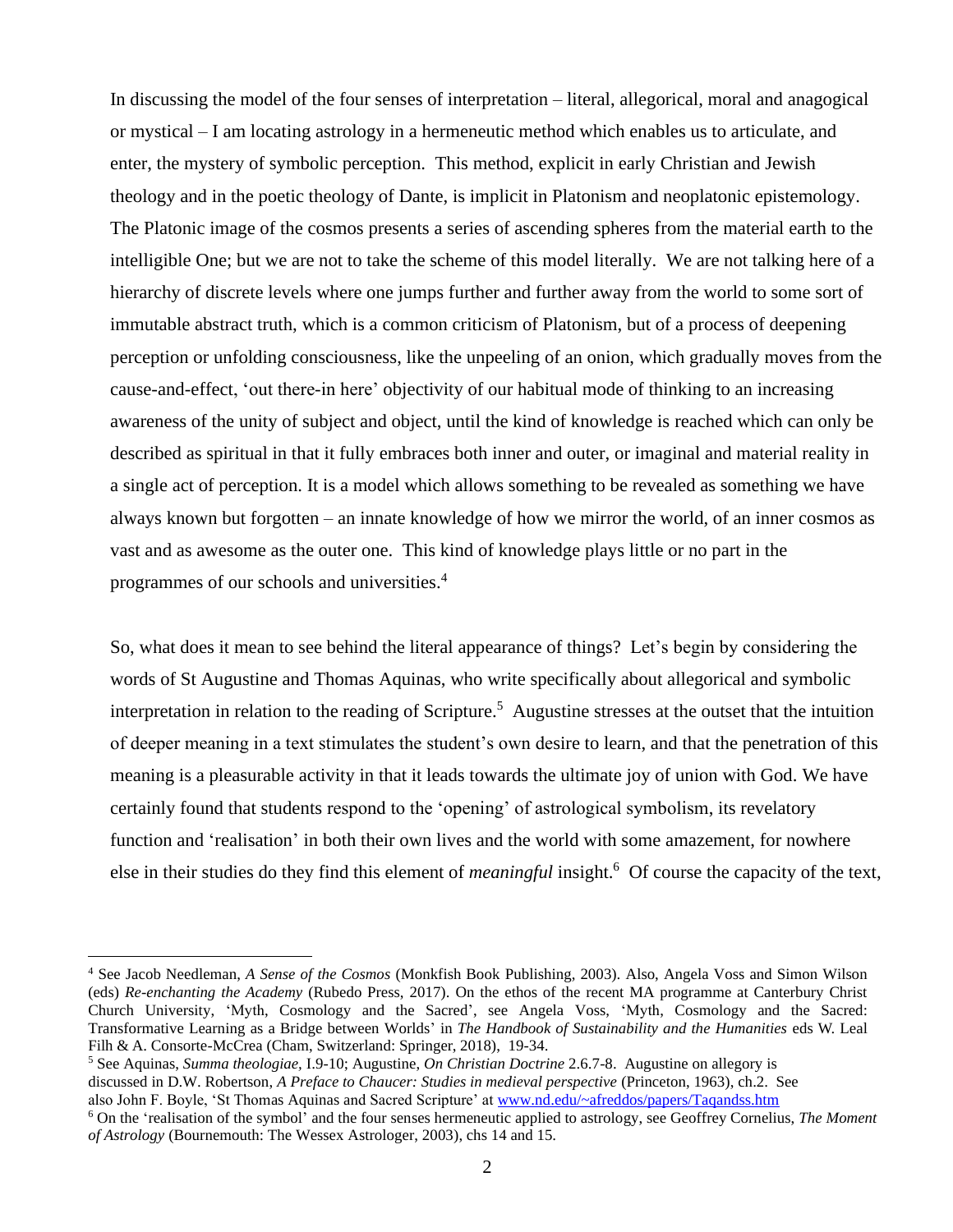image or symbol to disclose its wisdom in this way is the very reason we consider it to be 'sacred' in the first place.

In defining the four senses, Augustine and Aquinas speak of the literality of a text as a material reality, the story taken at face value. Here we find the meaning or signification of the words themselves in their historical, linguistic and literary contexts; statements of fact, from which Aquinas does not exclude metaphor and analogy. An example he gives is the assertion that 'Christ sits on the Right Hand of God' which is a 'literal' statement of the power of God but given as a metaphor.<sup>7</sup> Both theologians make it clear that there is no 'spiritual' sense understood at this level, although this does not lessen its importance, and we may note that Augustine explicitly warns of the dangers of disbelieving in the reality of an underlying historical and factual truth.<sup>8</sup> We may perhaps define the literal as a 'horizontal' discourse, expanding the medieval understanding to a more contemporary idea of left-hemisphere knowing—quantitative weighing and measuring, comparing, arguing, clarifying, conceptualising and rationalising, which of course has its immense value. But still it remains a demonstration of a reality from a position that is not yet participating *in* that reality, that is not engaged in it but stands apart; it is what we call 'knowing; it is how we have all been taught to think, to evaluate. For the ancient philosophers, it is *episteme*—intellectually certain or scientific knowledge, but beyond this lies *gnosis*, an intuitive, spiritual sense which arises from signification rather than fact. Aquinas tells us: "That signification whereby things signified by words have themselves also a signification is called the spiritual sense, which is based on the literal, and presupposes it. Now this spiritual sense has a three-fold division."<sup>9</sup>

This moves us into the territory of allegory, the 'speaking otherwise' (from the Greek, *allegoria*) or, in the case of the fables of the poets, truth 'disguised' by poetic metaphor. For Aquinas, allegory is the first stage of the discernment of 'divine' meaning in scripture, for example the 'thing signified' by words may be Christ. Traditional academic thought has no problem with allegory as a literary device because it does not yet demand that we participate in the 'knowing' or are changed by it. As Henry Corbin explains:

<sup>7</sup> Aquinas, *Super epistolam ad Galatos lectura,* ch..4, lect.7, in *Super epistolas s.Pauli lectura,* ed. R. Cai (Turin, 1953), vol. 1, p.620. Reference from J. Boyle, op.cit.

<sup>8</sup> See Augustine, *City of God*, XIII, ch.22: 'The spiritual interpretation of the paradise of Eden does not conflict with its historical truth'. On the complexities of truth and belief in relation to the interpretation of religious narrative, see Bernardo Kastrup, *More than Allegory* (Iff Books, 2016).

<sup>9</sup> Aquinas, *ST* I.10.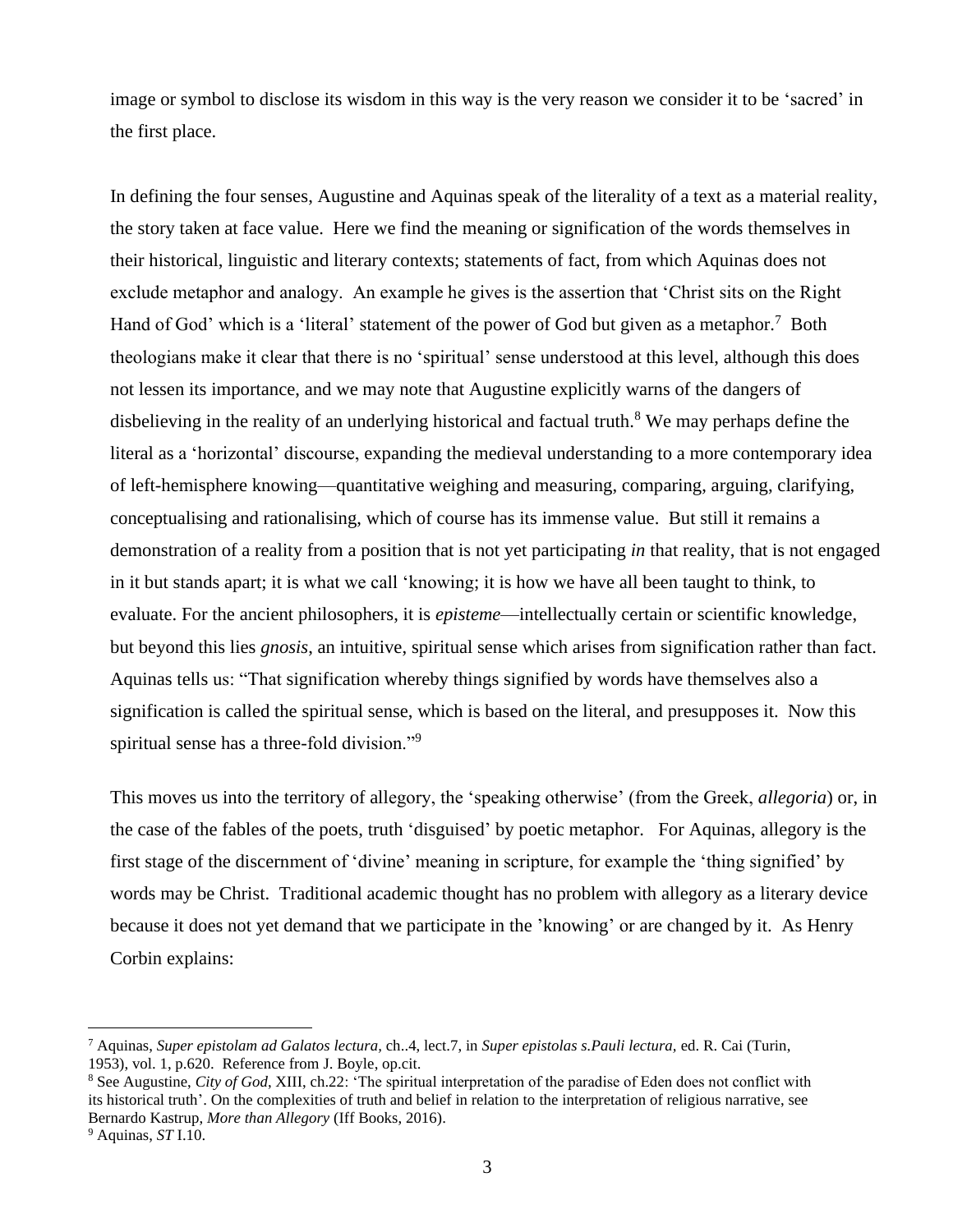The difference between "symbol" and what nowadays is commonly called "allegory" is simple to grasp. An allegory remains on the same level of evidence and perception, whereas a symbol guarantees the correspondence between two universes belonging to different ontological levels: it is the means, and the only one, of penetrating into the invisible, into the world of mystery, into the esoteric dimension.<sup>10</sup>

Allegory is the way we usually explain astrology, the symbol 'standing for' the emotion, or person, or event. But when we move to the two further stages of interpretation, we can no longer keep our distance. There begins a process of 'seeing through' the literal or allegorical which stirs selfreflection; Corbin describes this movement from sensible to symbolic perception as a "transmutation of the immediate data (the sensible and literal data) [which] renders them transparent."<sup>11</sup> It is this very transparency which enables the transition to take place, and paradoxically, allows the literal and spiritual senses to be understood simultaneously.

The third stage or sense is called the Moral or Tropological, which derives from the word *tropos* or turning, and does indeed form a turning point for the diviner or reader. It demands a turning back to *oneself* in order to understand, and thus has implications and effects which are moral in that they influence how we act. At this point, we enter into a mode of knowledge which is commonly called esoteric, or in more contemporary terms, we might call it 'reflexive'. In Christian contexts, this is the interpretation which leads to a more conscious imitation of Christ. In an astrological context, it brings into play the relationship of the astrologer to the client and his or her participation in the particular circumstance within which a symbol 'manifests'. It can arise at that moment when you realise that your client's chart mirrors your own current preoccupation, when you utter words you do not intend which shock you with their truth, or when you are moved by the meaningfulness of a synchronistic event which calls you to action. It is experienced as a revelation which arises in the moment and spontaneously connects your inner life to the outer event or image, beyond your conscious intention. This is not knowledge which is accrued through human effort. Marsilio Ficino calls it a 'gift of the soul' which is dependent on Grace.<sup>12</sup> Now the astrologer is no longer the detached observer of God's creation but is challenged to acknowledge the 'secret mutual connivance' as Jung put it, between herself and the world she perceives.<sup>13</sup> It is not comfortable, because it involves a breaking down of our assumptions about the nature of reality; and it is very hard to stay with. Not all students, clients or

<sup>10</sup> Henry Corbin, 'Mysticism and Humour', in *Spring* (1973), p. 27, quoted in S. Wasserstrom, *Religion After* 

*Religion: Gershom Scholem, Mircea Eliade, and Henry Corbin at Eranos* (Princeton University Press 1999), p.93.

<sup>11</sup> Henry Corbin, *History of Islamic Philosophy*, trans. L.Sherrard (London, 1993), p.13, quoted in S. Wasserstrom, op.cit., p.95.

<sup>&</sup>lt;sup>12</sup> Marsilio Ficino, 'Commentary on Plotinus' in *Opera omnia*, (Basle, 1576, repr. Phénix Editions 2000), p.1626.

<sup>13</sup> C.G. Jung, *Synchronicity: An Acausal Connecting Principle* (London 1972), p.85.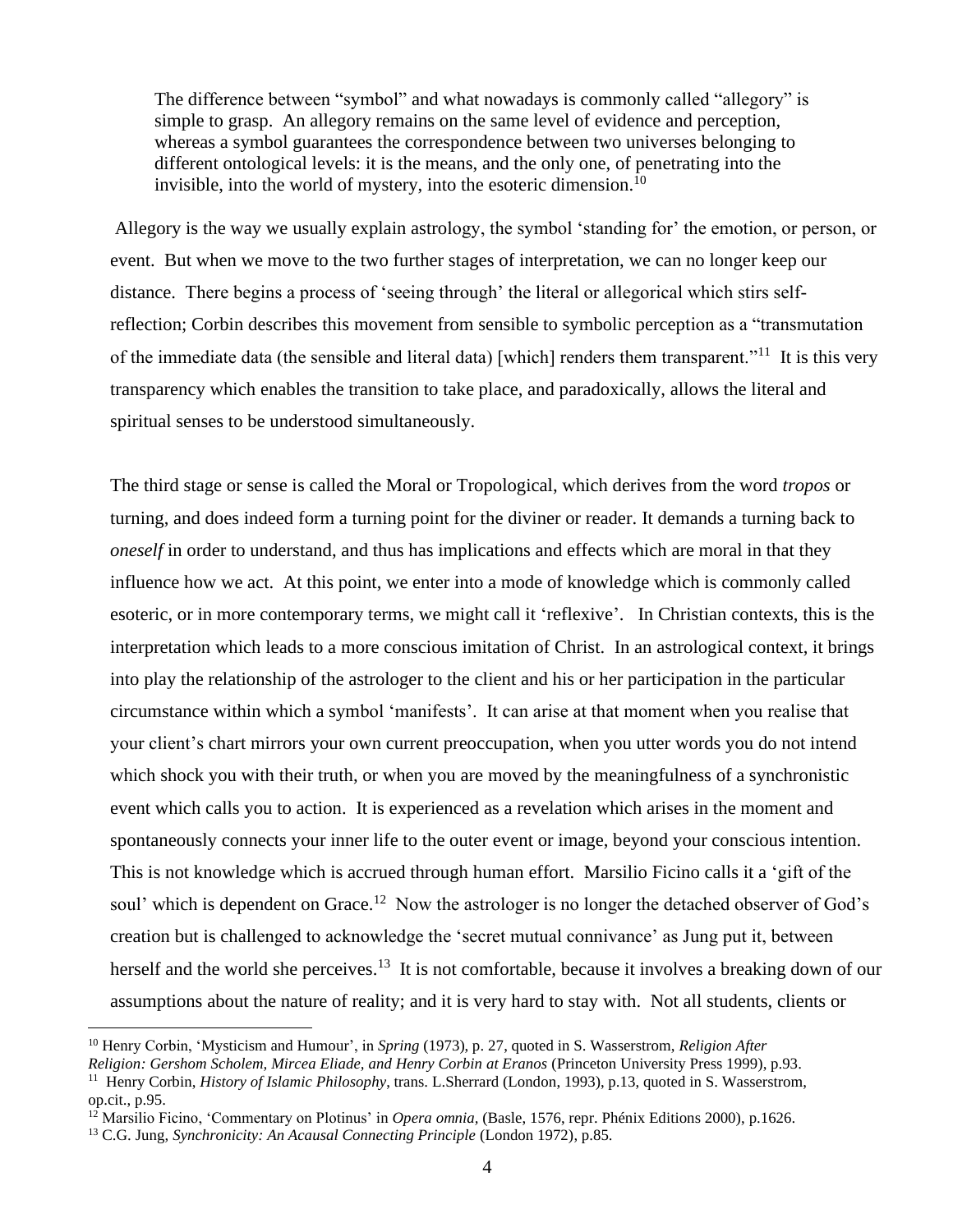readers are able to have a sense of this *tropos*, but the beauty of the model as a whole is that it allows everyone to enter the world of symbolic interpretation at their own level, even if it is to just make the first steps, from fact to allegory to metaphor.

For those rare souls who can penetrate further than moral perception, the *anagogic* or mystical dimension lies in wait. For Aquinas, this level, the 'sense beyond', can only mean the ultimate glory of redemption, life with Christ in heaven.<sup>14</sup> It is about union, union of the act of perception with what is perceived, union of literal and symbolic, world and psyche. The contemporary philosopher of mind Bernardo Kastrup would describe it as a sense of participation with 'mind at large'.<sup>15</sup> The world no longer *imitates* the divine word, as in allegory, but *becomes* the divine word. At this stage all divisions are transcended and embraced, as all four senses become contained in one. The Platonist Iamblichus says that this is the mode of knowledge which is truly that of divination, "suspended from the Gods, spontaneous and inseparable from them."<sup>16</sup>

In looking at knowledge in this way, it becomes clear that there is no disembodied 'truth' that stands apart from the vision of the reader or student, or which inhabits the illusion of past or future. The degree of engagement of the person with the symbol or text or image *right now* IS the 'truth' revealed to that person at that moment, and it is always possible to go deeper. We begin to realise that, if we are to take our authorities seriously, the very process of developing symbolic perception has profound spiritual implications. Aquinas says "it must be said that Sacred Scripture is divinely ordered to this: that through it, the truth necessary for salvation may be made known to us";<sup>17</sup> and Ficino stresses that when one penetrates to the deepest meaning of a text, it is the word of God that one hears. He likens the nature and quality of the 'signification' apprehended through the actual words to the presence of the soul in the human body: "The human soul therefore will be immortal and introduced by God into our body, like the signification introduced into the air by God. If one pays attention to this signification, it is the thought of God who speaks that one comprehends."<sup>18</sup> Which is why astrology can be understood as a spiritual practice—even, I suggest, as a path of initiation into the mysteries. We

<sup>14</sup> Aquinas, *In Galatos*, ch.4, lect.7, p.621.

<sup>15</sup> See *More than Allegory,* op.cit.

<sup>16</sup> Iamblichus, *On the mysteries*, I.III, trans. T.Taylor (Frome, Somerset 1999), p.23.

<sup>17</sup> Aquinas, *Quaestiones quodlibetales,* 7.6.1. ed. R.Spiazzi, (Turin, 1956), p.146.

<sup>18</sup> Marsilio Ficino, *Theologia Platonica*, 10.7, in P.Moffit Watts, 'Pseudo-Dionysius the Areopagite and Three Renaissance Platonists, Cusanus, Ficino & Pico on Mind and Cosmos' in *Supplementum Festivum, Studies in Honour of P.O.Kristeller* ed. J. Hankins, (Binghamton: State University of New York, 1987), p. 297.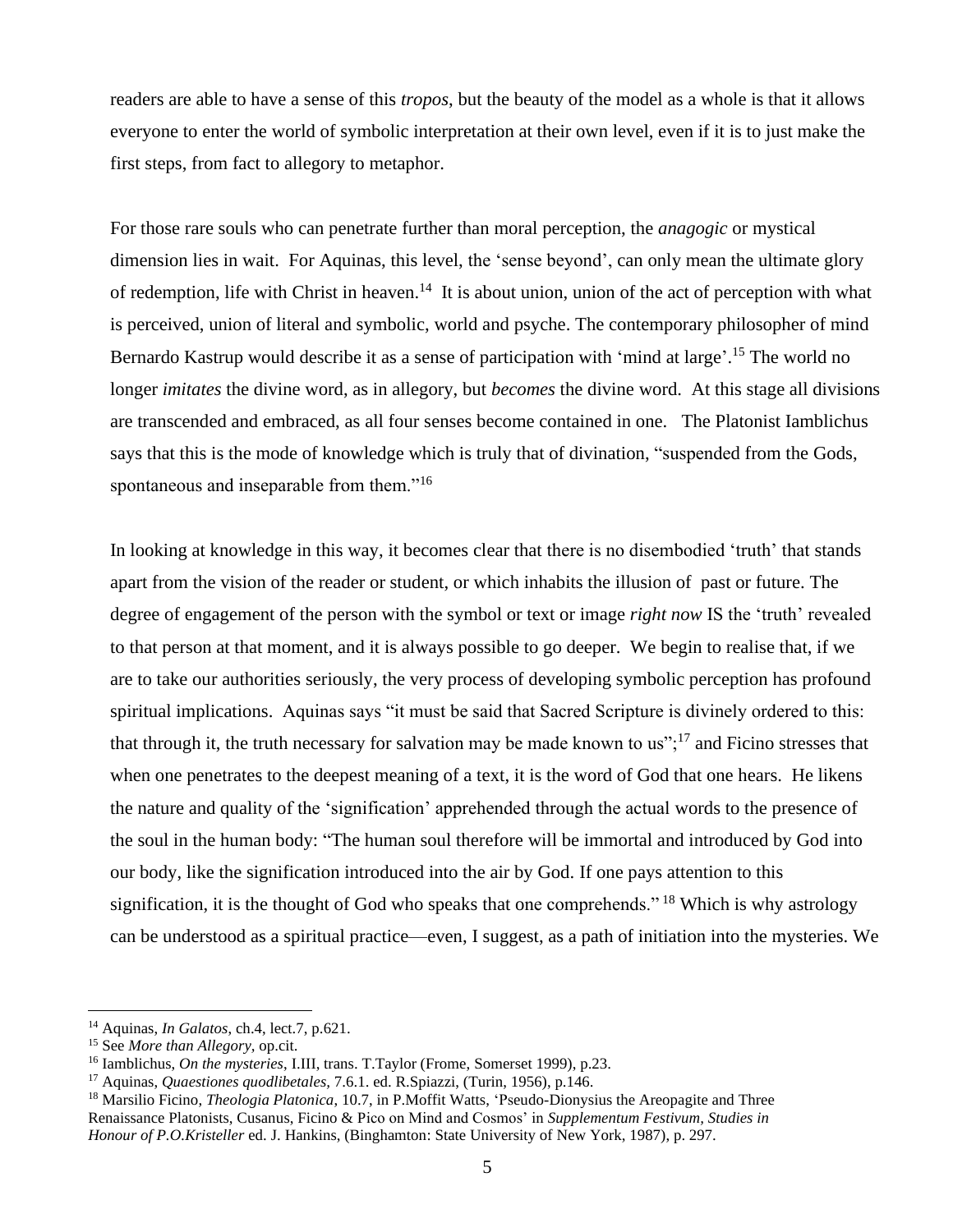should perhaps pay heed to Socrates' words in *The Republic,* that mythic narratives about the nature of the soul and its salvation will save us 'if we believe them' – and that is the key.<sup>19</sup>

I would like now to consider the nature of symbolic knowledge in relation to Platonism, for in the works of Plato and his followers we find myths and allegories which speak clearly to students of the differences between literal and metaphorical thinking. The most direct and powerful of these must be the allegory of the Cave in the *Republic*. <sup>20</sup> Here Plato makes the distinction between the literal world of the region of shadows and the spiritual or intelligible world of true knowledge. The people in the cave do not have freedom of movement. They are fettered and can only see shadows of objects carried behind them, projected by the light of a fire onto the back wall of the cave. When they are released and are able to turn round, they then see representations of real objects being carried along a walled path. This stage we might compare to allegorical interpretation, and it is the first step towards seeing things 'as they really are'. Platonically, the fire is an image of the Sun, whose light fosters understanding; but it is also something else. Fire is passion, desire, longing; it is the stirring power of the imagination. In Platonic and Sufi traditions, you are not led to anagogic perception through intellectual striving but are led there because you *desire* union. Engagement through love leads to changed perception, as we all know when we are 'in love', and this is why Cupid or Eros hovers over our central goddess in the *Primavera* and is about to wound the Grace Chastity or Venus with a burning love for Mercury, who has penetrated with his caduceus every level of reality. Eros – the child of Mercury and Venus<sup>21</sup> - draws one from the literal world through love and points to the kind of knowledge Plato calls intelligible, which for Socrates includes the contemplation of the stars and the Sun as the images of divine intelligence; the 'heavens above the heavens' become revealed as one stands under the stars in awe of their majesty. The stars are supreme symbols precisely because their life-giving powers so evidently manifest on all levels.

Modern positivist thought now takes the shadows of Plato's cave to be the 'real' world and reduces his Ideas to mere abstractions. The world beyond the literal becomes shadowy, superstitious mumbojumbo, inevitably, as it cannot reveal its meaning in the harsh light of scientific experiment or rational analysis. If we are to teach astrology in Universities, we will have to reclaim our ground, the middle ground in which we delight in the power of the imagination with the 'divine enthusiasm' of the

<sup>19</sup> *Republic,* 621b.

<sup>20</sup> Plato, *Republic* VII.

<sup>21</sup> See Robert Graves *The Greek Myths*, vol.1 (Harmondsworth 1997), p.58, for reference to this version of the myth.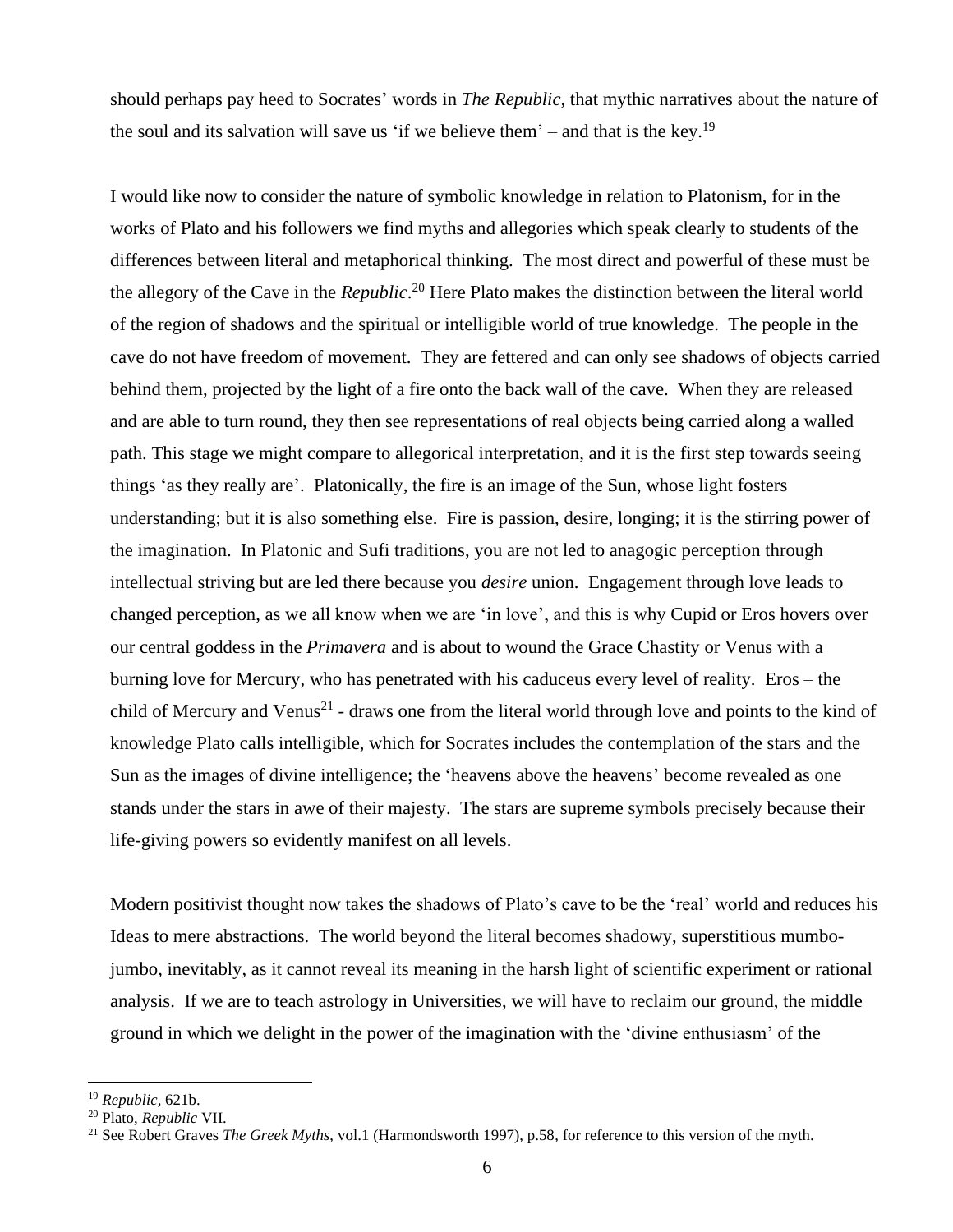neoplatonic *magi*. At the anagogic or intellectual level of perception there may be no distinction between our thought and the thought of the Cosmos; but at the symbolic we are entering into the life in between, whether through the use of an image or an act of divination. The language of astrology, poetry, art and music IS the language of this middle realm, balanced between pure intellect and sensory perception yet encompassing both, drawing in the anagogic reality and displaying it to the senses through the beauty of its many forms. The 'poetic metaphor' of astrology, as Ficino would say, is not to be confused with 'reason or knowledge'.<sup>22</sup> When we are teaching astrology we are surely activating what Henry Corbin terms the 'active imagination' an organ of true perception which mirrors the Images of the archetypal world.<sup>23</sup> This realisation helps students begin to free themselves from the tendency of our society to drag astrology, screaming, into a literal world in which it does not belong, a world in which vision is opaque, where the imaginal is reduced to the mere imaginary.<sup>24</sup>

Perhaps most importantly, the four senses model gives students a framework within which to address the huge themes of fate and destiny which must be raised in any study of astrology, cosmology or magic. I have already emphasised the essential premise of Platonism – and of alchemy - that the human soul has the innate capacity to develop a way of knowledge which progresses from a clear separation of the knower from the thing known to an experience of the world and self as a unity, and that this is a spiritual quest. It was understood that when the depths of anagogic perception had been reached, the soul achieved the immortality of the gods. From this perspective, an attitude towards, or practice of divination which remains on the 'literal' level of cause and effect will inevitably give rise to the limitations of fated pronouncements, and the fulfilment of these pronouncements by the seeming connivance of the world 'out there'. Astrologers who give judgements purely from rational inference and the rule book are the 'petty ogres' Ficino despised, because they merely deal with the shadows in the cave, and therefore keep the prisoners shackled.<sup>25</sup> It is possible to live in this world, and operate by its laws, but it will not free you.

The Ptolemaic model of astrology is literal and allegorical but goes no further, as it attempts to take on the mantle of Aristotelian natural science. The Platonic model can go further precisely because it takes

<sup>22</sup> See M. Ficino, 'Disputatio contra iudicium astrologorum' in *Supplementum Ficinianum*, ed. P.O. Kristeller (Florence, 1949), vol.2, p.43.

<sup>23</sup> Henry Corbin, *Celestial Body and Spiritual Earth*, trans. N. Pearson, (Princeton N.J. 1977), p.11.

<sup>&</sup>lt;sup>24</sup> Since writing this paper, both MA programmes in Canterbury have come to an end for bureaucratic and financial reasons. The interested reader is pointed to [www.mythcosmologysacred.com](http://www.mythcosmologysacred.com/) where our work is continuing.

<sup>25</sup> Marsilio Ficino, 'A Disputation against the pronouncements of the astrologers' in *The Letters of Marsilio Ficino* vol.3, (London 1981), p.77.